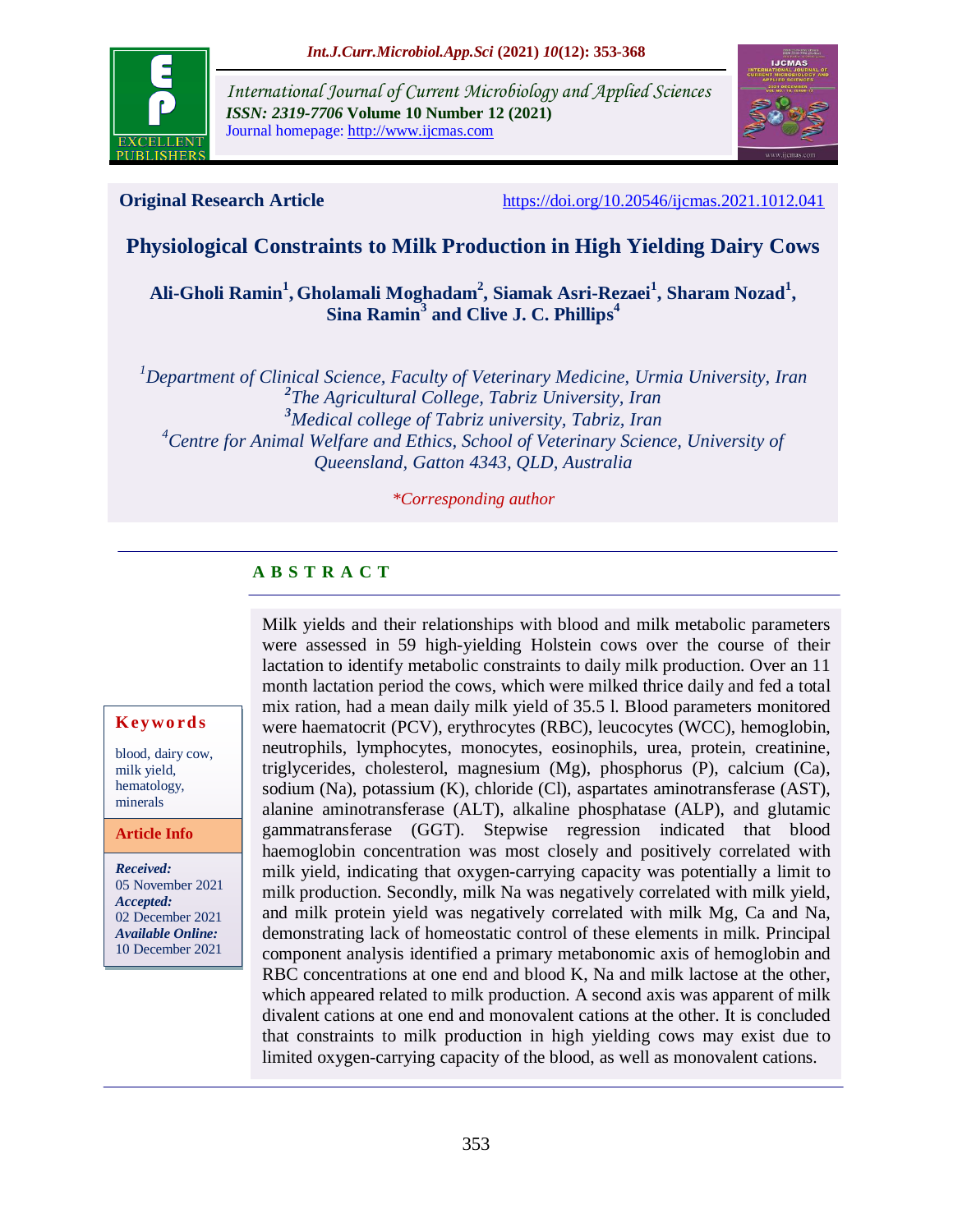# **Introduction**

The bovine mammary gland yields considerably more milk and milk constituents than are required by a calf. As a result of the deficit of nutrient intake dairy cows are under metabolic stress for the early part of their lactation, and there has been considerable research in the evaluation of metabolic markers for such nutritional stress (Ollier *et al.,* 2016). However, although the use of metabolic profiles is well established in humans, and methods have been widely researched and developed in dairy cows they have not entered widespread use in the dairy industry **(**Djoković *et al.,* 2017**).** Their value is predicated on a relationship between metabolic constituents of blood or milk and the health and productivity of the dairy cows **(**Strzałkowska and Jóźwik 2021**).** In addition, the research on metabolic profiles has been almost universally conducted with low yielding dairy cows (Kumar and Pachhauri, 2000), whereas it is the high yielding cows that are increasingly used in intensive systems of production which are more likely to be challenged physiologically **(**Hasan *et al.,* 2021**).** A new science of metabonomics (the quantitative measurement of the dynamic multiparametric metabolic response of living systems to pathophysiological stimuli or genetic modification, Nicholson, 2006, Sun *et al.,* 2015) is emerging that may offer diagnostic capabilities to veterinarians using the metabolic profiles of high yielding cows (Donat *et al.,* 2016).

The bovine mammary gland is capable of extracting nutrients from large volumes of blood, with more than 500 l processed to produce l l of milk **(**Delamaire and Guinard-Flament 2006). However, intake restrictions in early lactation and excessive nutrient demands render adipose tissue loss inevitable **(**Contreras *et al.,* 2016**).** This places the cow at high risk of metabolic disorders, and it is

therefore beneficial to understand the metabolism of high yielding Holstein dairy cows in relation to the correlations between milk yield, blood (Nozad *et al.,* 2013) and milk components (Nozad *et al.,* 2012). The risk of metabolic challenges is particularly high in the newly developing intensive dairies, such as in Azerbaijan in Iran, where the genetics of the dairy cows have been radically changed from native breeds (Hashemi *et al.,* 2009) to Holstein Friesian cows (Ramin *et al.,* 2005) over the last 40 years, mainly by importing pure breeds from Canada and Germany. In such situations, adequate feed quality and quantity are not always as well assured as in systems that have been operating in Western countries for several decades. The metabolic profile test can assist such developing dairy industries by better quantifying dairy metabolic parameters (Bashtani *et al.,* 2009; Hossein-Zadeh *et al.,* 2011) to prevent disease and improve milk yield, using key indices in blood, milk and feed (Sakhaee *et al.,* 2011, Mokhber *et al.,* 2011). The aims of this study were to investigate the relationships between milk yield and a variety of key milk and blood metabolic indicators to identify metabolic constraints to daily milk production in a newly developed intensive milk production system in Azerbaijan.

## **Materials and Methods**

## **Animals**

A commercial dairy herd of 1500 Holstein cows in Azerbaijan (mean daily temperature range  $13-34$ °C, altitude 1361 m, mean annual humidity 58% and total rainfall 288 mm) was used as the basis for the study of metabonomic parameters related to milk production. One hundred and forty-seven cows were considered to be high yielding (Dobson *et al.,* 2007) and in good health and condition, which was determined by the absence of clinical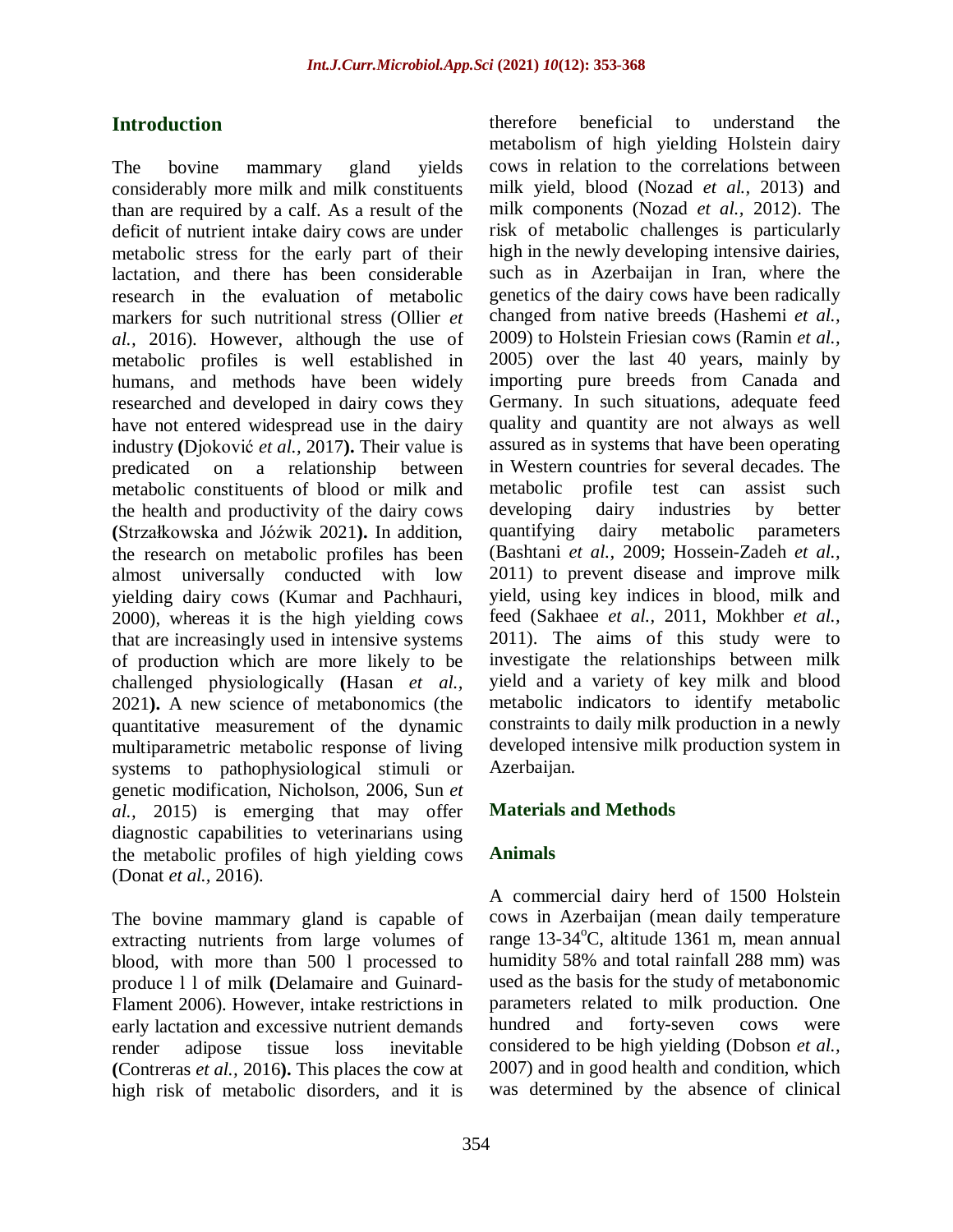disease symptoms and from blood analyses. From these 78 cows were randomly selected for the study, aged 5 to 6 years old and in their third or fourth parity, which entered the study over a three-month period. Fifty-nine of the selected cows remained throughout the study (due to selling, missing data, mastitis and emergency culling) within the main herd, which was split into three groups of high (up to 4 months), medium  $(5^{th}$  to  $8^{th}$  month) and low yielding cows  $(9^{th}$  to  $11^{th}$  month of lactation). Annual welfare management included vaccination, deworming, hoof trimming, CMT tests and sanitary control.

## **Feed and feed Analysis**

Cows were fed three times per day, after milking, two different total mixed rations in October to February (TMR1) and March to September (TMR2) *ad libitum* (Table 1).

These were prepared in and fed from 1 ton feeders in feed bunks (EzeFeed, Australia) with free access for all cows in the group. Mean DM intakes were 26.2 and 24.7 kg/d, respectively. Feed subsamples of mean wet matter mass at least 50 g were taken monthly from February to December 2011 for chemical composition analysis. Crude protein content was measured by the Kjeldahl method and GE content by calculation of the carbohydrate (CHO), dry matter (DM), CP, ash, ether extract (EE) and crude fiber (CF) according to the following formula:

CHO%=100 - (Moisture % + CP % + Ash %)  $+EE \% + CF \%$ 

GE (Cal/100 gm diet) = CP % x 5.65 + EE %  $x$  9.40 + CHO %  $x$  4.15

Mean DM content of the diet was 582 g/kg and mean concentrations in DM of CF, ash, CP, and EE were 20.4%, 5.5%, 34%, and 2.39%, respectively, over the 11-month period (Nozad *et al.,* 2013). Ca and P concentrations were measured at 1 and 0.5% of feed DM, respectively.

## **Blood sampling and analysis**

Blood samples were taken monthly from February to December 2011. Five ml of blood were extracted from each cow after morning milking starts from 8 am by jugular venipuncture monthly into a test tube without EDTA. Blood samples were separated by centrifuge at 3000 *g* for 5 min and stored at - 20ºC before analysis.

Two ml was mixed with EDTA and used for 9 hematological tests and the remaining 3 ml was used after the separation of serum for 16 biochemical, mineral, and enzymatic tests.

PCV was determined by centrifuging blood in a microhaematocrit tube at 1500 g. RBC and WCC were determined after dilution of the blood using a haemocytometer with Neubaurer grid, and hemoglobin (mg/dl) was measured by the cyanomethaemoglobin method. Leucocytes were differentiated into neutrophils, lymphocytes, monocytes and eosinophils by counting 200 leucocytes in each microscopic evaluation and converting % into an absolute count.

Blood sera were also used to determine concentrations of urea, protein, creatinine, triglycerides, cholesterol, Mg, P, Cl, AST, ALT, ALP, and GGT using an auto analyzer (RA-1000, USA) and the appropriate commercial kits (Pars Azmoun, Iran).

Serum Na and K were measured by flame photometer using appropriate standards (Jenway, Clinical PFP7, UK). The concentration of β-hydroxybutyrate was determined by spectrophotometry (Ultra-violet method), using a Runbut kit (Randox Laboratories, Crumlin, UK).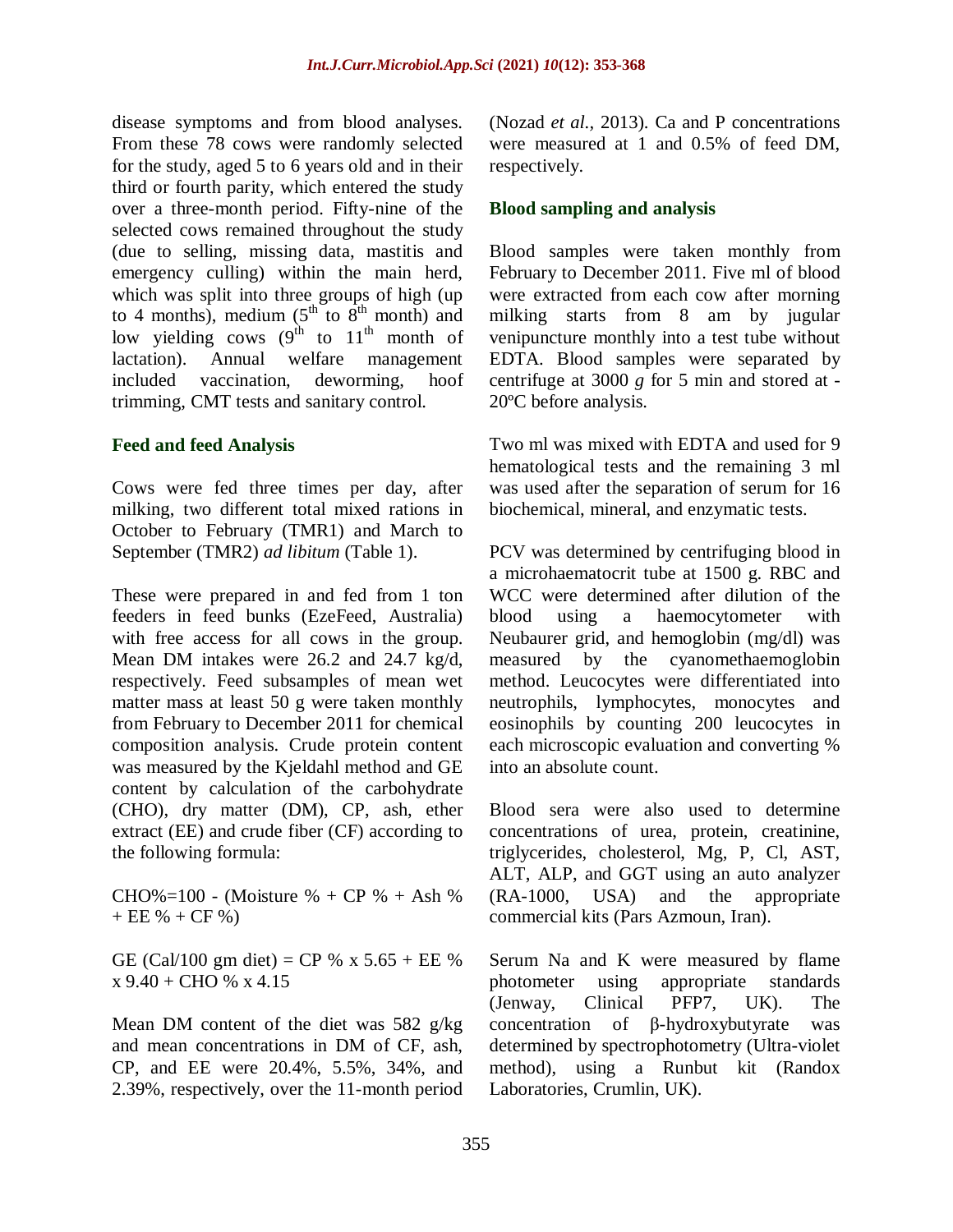#### **Milk sampling and analysis**

Milk yield was measured daily and mean values presented that were weighted for the number of cows still lactating. Milk samples were taken monthly over the 11-month period, from February to December 2011. Cows were milked three times daily in a Westphalia parlor (GEA-Farm Technologies, Germany), and 10 ml daily milk samples from each teat were taken from a morning milking of each cow monthly and refrigerated to  $4^{\circ}$ C until analysis. Milk serum was obtained by centrifugation at 3000 *g* for 5 minutes. Milk casein was separated by 0.1 N HCl in pH 3.6 (Nozad *et al.,* 2013). Milk serum was used to determine the protein and macro-mineral concentrations. Ca, P and Mg concentrations were measured using Ca, P and Mg kits (Pars Azmoon Co., Tehran, Iran) in an autoanalyzer (RA-1000, Pharmacia Co., LKB, Novaspec, USA). Milk Na and K concentrations were assessed by flame photometer (Jenway PFP-7, Essex, UK) using a standard  $Na^+$  and  $K^+$  test (Ziest Chimi Diagnostics, Tehran, Iran). Milk lactose was assessed by Polarimeter (Bellingham and Stanley, UK). Milk urea was measured first by precipitation of total protein, separation of the milk serum and then was run as blood urea. Milk protein was determined in milk serum by using spectrophotometry commercial kits.

### **Statistical analysis**

 $SPSS<sub>13</sub>$  and Minitab statistical programs were used for all analyses. ANOVA was used to determine the significance of monthly variation in mean concentrations of all parameters, with month as a factor in the model and cow as a random factor. Residuals were tested for normal distribution with results confirmed by Mood's median test where necessary. A forwards-backwards stepwise regression was conducted with the cows with entire datasets of milk yield and milk protein yield on 16 predictors with alpha values to enter and remove variables set at 0.10.

### **Results and Discussion**

Mean daily milk yield was 35.5 l/d, and after an initial increase in the second month to a mean of 44.8 l/d, it declined to 27.4 l/d at a rate of 0.068 l/d (0.16%/d) (Table 2, Fig1). The range in milk yields is presented in Table 2. The mean±SE monthly concentrations in blood of PCV, hemoglobin, RBC and WBC were  $31\% \pm 0.05$ ,  $10.6 \pm 0.02$  mg/dl,  $5.3 \pm 0.005$  x  $10^6$  cells/mm<sup>3</sup> and 8919 $\pm$ 33.2 cells/mm<sup>3</sup>, respectively. Mean urea, protein, glucose, creatinine, cholesterol, triglycerides and βhydroxybutyrate concentrations were 33.1±0.18, 9.7±0.06, 44.7±0.16, 0.83±0.004, 148.1±1.54, 116.8±2.7 mg/dl and 0.61±0.004 mmol/l. Mean Ca, P, Mg, Na, K and Cl concentrations were  $9.42 \pm 0.03$ ,  $5.36 \pm 0.09$ , 2.97±0.02 mg/dl, 137.2±0.52, 4.9±0.02 and 103.2±0.13 mmol/l and AST, ALT, ALP and GGT concentrations were  $109.1 \pm 0.67$ , 116.7±0.10, 31.4±1.45, 19.2±0.08 mg/dl, respectively.

All parameters differed significantly between months of lactation (P<0.05). Blood triglycerides increased rapidly after the first month, remained high for 5 months and then low for the remainder of the lactation period (Fig 2). Blood protein was low for the first 5 months, and then increased for the remainder of the lactation period (Fig 3). Blood urea N increased erratically for the first 7 months and then decreased (Fig 4). Blood P increased between months one and two, and then declined until month 6, after which it was stable (Fig 5). Blood Mg and Ca both increased erratically throughout the lactation (Fig 6 and 7). Blood alkaline phosphatase increased between months one and two, and then declined (Fig 8). Blood hemoglobin declined erratically over the course of the lactation (Fig 9).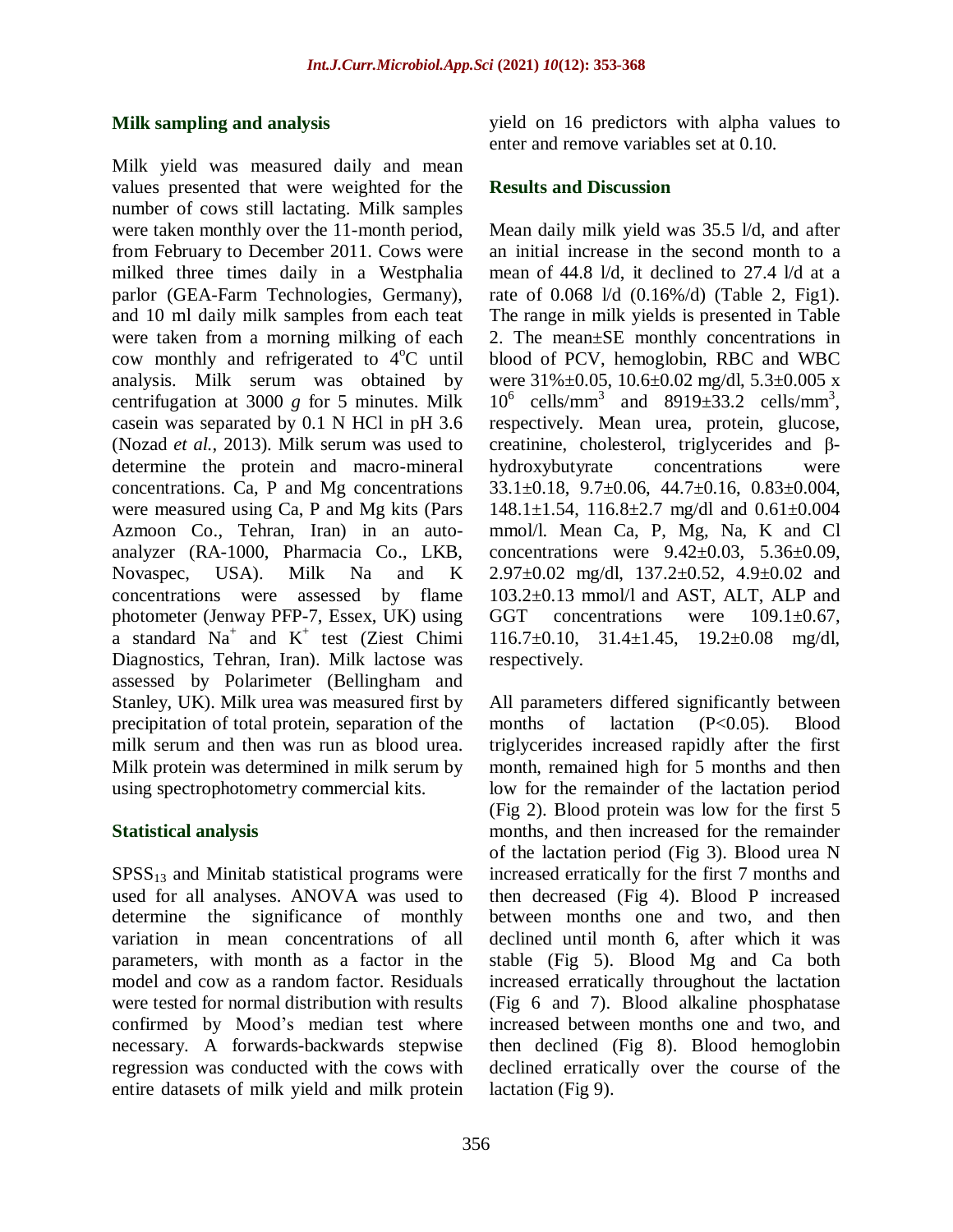A stepwise regression of milk yield for the cows with complete datasets for the 17 blood and milk parameters produced two significant correlations: first, a positive correlation with hemoglobin  $(P < 0.001)$  and second, a negative correlation with milk Na  $(P = 0.007)$ (Table 3). There was a trend for a positive correlation with milk P concentration  $(P =$ 0.06).

The regression equation for milk yield and hemoglobin was:

Milk yield  $(kg/d) = 3.4 + 0.083$  hemoglobin, s  $= 6.79$ ,  $(P< 0.001)$ 

The stepwise regression of milk protein yield with 17 blood and milk parameters produced six steps introducing significant variables: first the inclusion of milk Mg, then milk Ca, then blood Na, all with negative coefficients, then milk P and WBC, both with positive coefficients (Table 4).

Principle component analysis (Table 5) produced two initial components for which the loading plot described the main clusters of responses (Fig 1). A cluster of variables in the top right-hand corner, with high responses in both components, included milk K, Na, P, protein and urea, together with neutrophil concentrations in blood. At the opposite corner is milk Ca, Mg, and blood lymphocytes. Milk yield and blood Cl were centrally located, therefore unrelated to these two components. In the other diagonal, RBC, hemoglobin and PCV were opposite blood K, Na and milk lactose.

In this study, the mean daily milk yield was 35.5 l/d, and in peak lactation 44.8 l/d, with an individual maximum monthly yield of 67 l/d, indicating a milk yield comparable with top dairy cow production in the world (Sun *et al.,* 2015, Strzałkowska and Jóźwik 2021). By the definition of Dobson *et al.,* (2007) for Holstein cows, these cows were high yielding. The key variable to relate to milk yield was hemoglobin concentration in blood, which showed an erratic decline over the lactation and positive correlation with milk yield. Other authors have indicated a reduction in hemoglobin with increasing milk yield (Kumar and Pachauri, 2000), but this was probably confounded by season, milk yield level and other factors. They used crossbred cows, including heifers, many of which were low yielding and their study was conducted at an altitude of 1700 m in the central Himalayas (Kumar and Pachauri 2000). As milk yields have increased over the last 50 years, hemoglobin concentrations in dairy cows have declined (George *et al.,* 2010), again suggesting an antagonistic relationship. Another study observed a reduction in hemoglobin concentration over the early part of lactation in dairy cows. The antagonistic relationship between hemoglobin status and milk yield in our study may differ from previous ones because our high yielding cows had considerably greater metabolic needs. Sustaining such high milk yields would have had a high metabolic requirement for feed digestion, nutrient processing and milk production (Djoković *et al.,* 2017, Hong 2019). All this requires large amounts of energy, and it is therefore evident that oxygen requirement is one of the main drivers of hemoglobin status (Abd Ellah 2016). In support of this, alpine cows increase hemoglobin concentration to cope with high altitude (Berry *et al.,* 2001), and ewes increase hemoglobin concentration in response to walking stress (Seijan *et al.,* 2012). Oxygen requirements for metabolism in the dairy cow are considerable and are increased by high milk yields (Sordillo 2005). Because of this, it is not surprising that hypoxia is one factor reducing productivity at high altitudes, at least before adaptation (Leiber *et al.,* 2004). In the early lactation cow, nutrient demands exceed the provision from intake, and mobilization of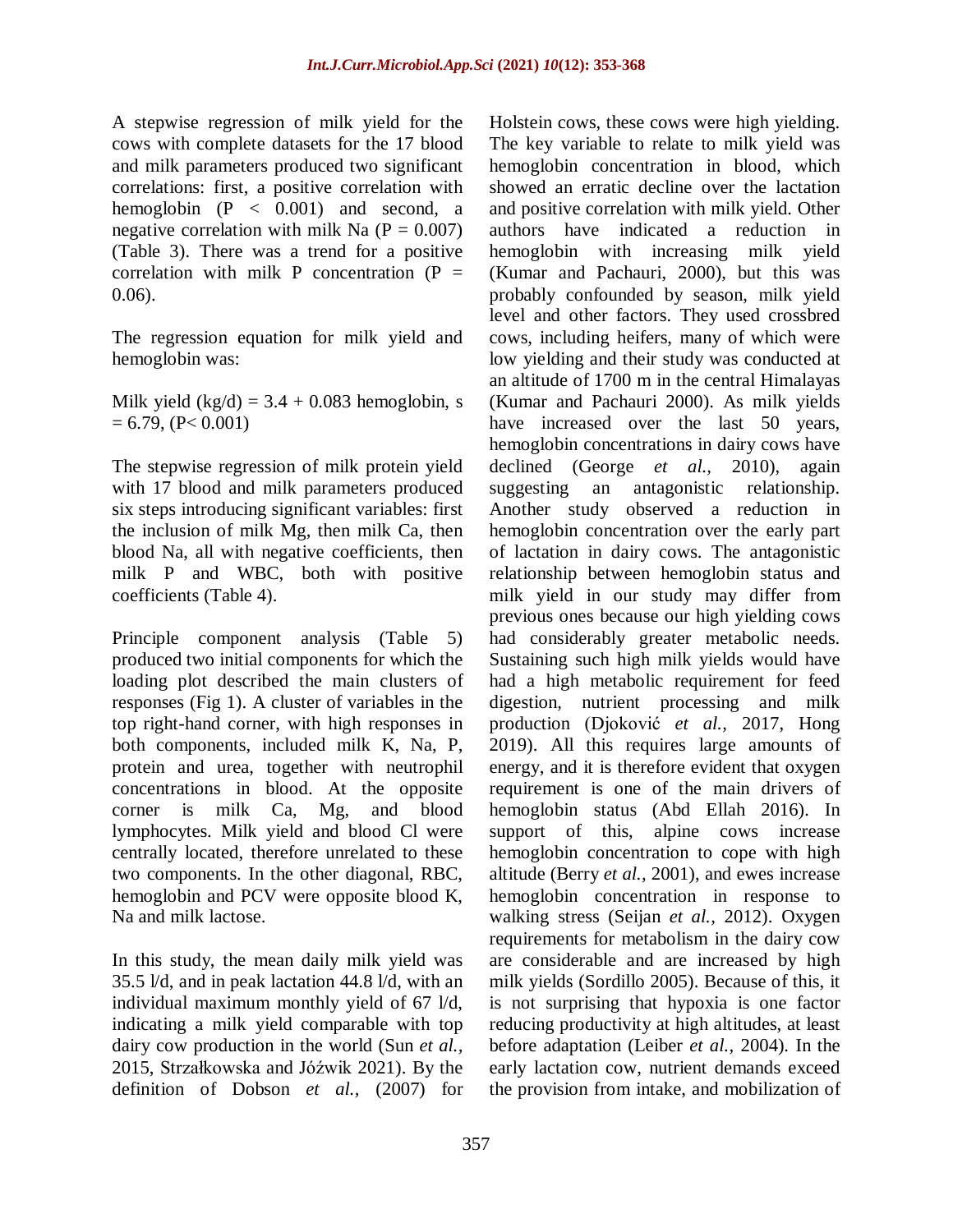body tissues is essential to sustain high production. The visceral hypertrophy in response to these demands, in particular the splanchnic tissues and increased hepatic artery flow, facilitate increased oxygen supply to the liver (Reynolds *et al.,* 2003). By 12 weeks' postpartum oxygen consumption by the splanchnic tissues has increased by more than blood flow, which may be due to increased hemoglobin concentrations in high yielding cows.

Many other factors affect hemoglobin status and these must be verified; for example, the hemoglobin status of dairy cow's cattle can also be reduced if Fe or Cu status is low (Yang *et al.,* 2007). Hemoglobin status is also increased by heat stress (Timisoar *et al.,* 2018), and hot temperatures can increase hemoglobin in blood in Holstein-Friesian cows, probably due to enhanced respiration rates (Sammad *et al.,* 2020). The temperature experienced in this experiment ranged from 13 to 34ºC, but hot temperatures did not coincide with high hemoglobin status of the cows, which was highest in the early part of lactation in March.

It is possible that any positive correlation between milk yield and hemoglobin is not causal. Khaled *et al.,* (1999) observed that hemoglobin was negatively correlated with milk fat content in dairy goats, which could produce a positive correlation with milk yield. Near infrared spectroscopy offers the potential for non-invasive measurements of hemoglobin that can distinguish between oxyhemoglobin and deoxyhemaglobin (Oya *et al.,* 2003), and this could be used to examine oxygen carrying capacity of hemoglobin in future studies.

There was evidence of antagonistic relationships between milk lactose, one of the primary milk osmolytes, together with associated monovalent cations in blood, and the RBC, hemoglobin, PCV complex, although the latter is confounded with other constituents. Milk lactose concentration declines in late lactation, especially if cows are underfed, and demonstrates an antagonistic relationship with milk yield (Phillips, 2010). Na and K often change antagonistically in the mammary gland, the former increasing in response to damage to the epithelial tissue during mastitis, which allows the Na to diffuse into the mammary gland, however, our loading plot indicated a close relationship between variation in Na and K in blood and milk lactose. These are related to the osmotic pressure of blood and have been observed previously (Bijl *et al.,* 2013).

The second axis to emerge from the PCA was one apparently related in part to the valence of milk cations. Also active at this end of the axis was the neutrophil concentration, which is the central reaction to invasion of the gland by bacteria. This indicates that responses to subclinical or clinical mastitis were driving this end of the axis. Lymphocytes are usually depleted in mastitic milk, at the same time as neutrophils increase in number (Hussain *et al.,* 2012), and their proliferation is dependent on Ca, which is often deficient at this time (Kimura *et al.,* 2006). Divalent cations, however, are neither osmotically active nor homeostatically controlled in milk, yet they are potentially deficient in their support for the lymphocyte response to bacterial infection of the mammary gland. Ca and Mg absorption are inextricably linked in ruminants (Chiy and Phillips, 1993), and it is therefore plausible that Mg would play an equivalent role to Ca in supporting lymphocyte proliferation.

Milk protein yield indicated a negative regression with milk Mg, Ca and Na concentration, and milk yield similarly had a negative correlation with milk Na concentration (Salim and Salman 2020).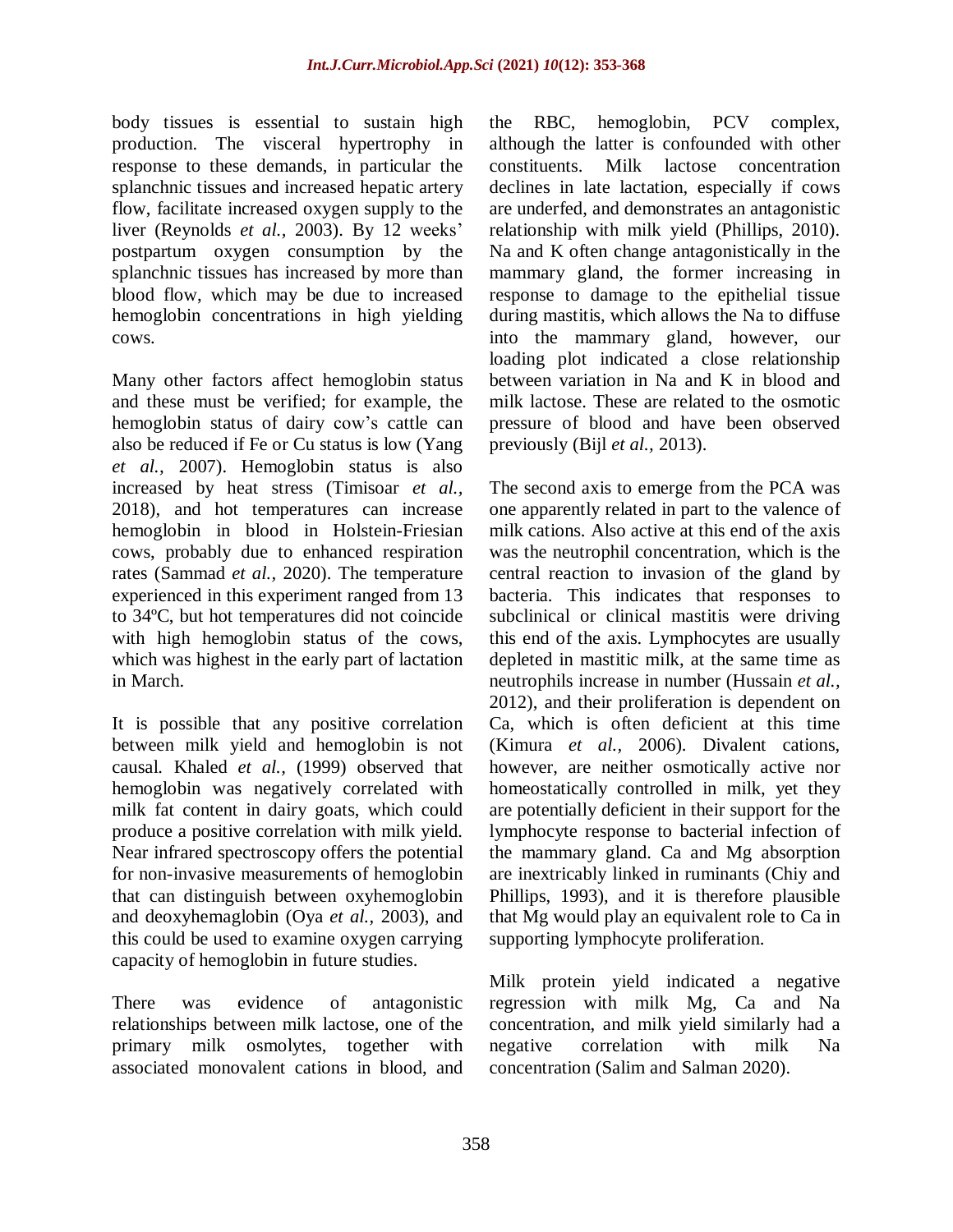**Table.1** Feed ingredients, diet composition and DM intake (% unless otherwise specified) for October to February (TMR1) and March to September (TMR2) diets in dairy cows

| <b>Ingredients</b>                       | TMR <sub>1</sub><br><b>October to February</b> | TMR <sub>2</sub><br><b>March to September</b> |  |
|------------------------------------------|------------------------------------------------|-----------------------------------------------|--|
|                                          |                                                |                                               |  |
| Alfalfa hay (chopped)                    | 20.8                                           | 20.5                                          |  |
| <b>Corn Silage</b>                       | 16.31                                          | 14.7                                          |  |
| <b>Dry Apple Pulp</b>                    | 3.45                                           | 5.1                                           |  |
| <b>Wet cane molasses</b>                 | 2.13                                           | 1.58                                          |  |
| <b>Meat Meal</b>                         | 1.83                                           | 1.72                                          |  |
| <b>Whole barley grains</b>               | 9.77                                           | 15.86                                         |  |
| <b>Cottonseed meal</b>                   | 2.65                                           | 2.68                                          |  |
| <b>Cottonseed lint</b>                   | 6.33                                           | 6.43                                          |  |
| <b>Corn Stover</b>                       | 16.51                                          | 11.07                                         |  |
| Wheat straw (chopped)                    | 1.81                                           | 1.88                                          |  |
| Calcium carbonate (CaCO <sub>3</sub> )   | 0.70                                           | 0.70                                          |  |
| Salt (NaCl)                              | 0.31                                           | 0.28                                          |  |
| Sodium bicarbonate (NaHCO <sub>3</sub> ) | 0.94                                           | 0.93                                          |  |
| <b>Fishmeal</b>                          | 1.07                                           | 1.07                                          |  |
| <b>Tallow</b>                            | 1.56                                           | 1.54                                          |  |
| Soya meal                                | 7.31                                           | 7.41                                          |  |
| <b>Vitamins</b>                          | 1.95                                           | 1.91                                          |  |
| <b>Canola meal</b>                       | 3.53                                           | 3.66                                          |  |
| <b>Wheat bran</b>                        | 1.04                                           | 1.08                                          |  |
| <sup>1</sup> Composition                 |                                                |                                               |  |
| Net energy (MJ/kg)                       | 6.78                                           | 6.78                                          |  |
| <b>Crude protein</b>                     | 17.1                                           | 17.4                                          |  |
| <b>NDF</b>                               | 29.1                                           | 29.9                                          |  |
| <b>ADF</b>                               | 19.0                                           | 19.2                                          |  |
| $Ca^{\dagger}$                           | 1.0                                            | 1.0                                           |  |
| $\mathbf{P}^\dagger$                     | 0.5                                            | 0.5                                           |  |
| DM intake, kg/d                          | 26.6                                           | 24.7                                          |  |

<sup>†</sup>Mean measured values, <sup>1</sup>=Assessed based on standard units with current laboratory methods (Nozad et al., 2013).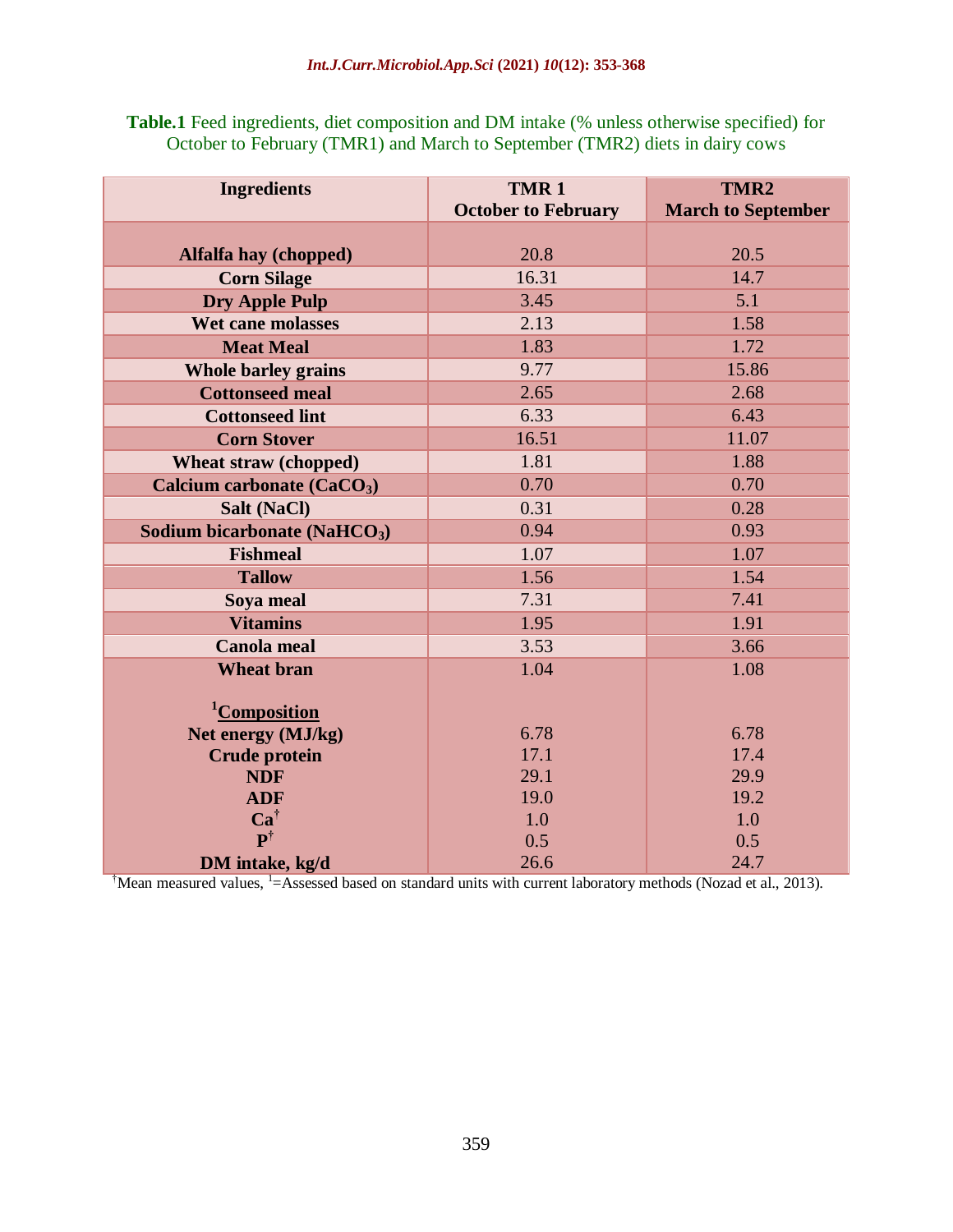**Table.2** Weighted least square means, SEM and range of milk yields in Holstein dairy cows over the 11 months of lactation in high, moderate and low milk yielding group

| <b>Months of lactation</b>      | Mean $\pm$ SE (I/d) | Range (I/d)   |  |  |  |
|---------------------------------|---------------------|---------------|--|--|--|
| <b>High milk yielding group</b> |                     |               |  |  |  |
|                                 | $50.6 \pm 0.59$     | $46.0 - 65.0$ |  |  |  |
| $\overline{2}$                  | $43.2 \pm 0.17$     | 41.0-45.6     |  |  |  |
| 3                               | $42.8 \pm 0.32$     | 41.6-45.6     |  |  |  |
| $\overline{\mathbf{4}}$         | $40.8 \pm 0.50$     | $40.6 - 41.0$ |  |  |  |
| Moderate milk yielding group    |                     |               |  |  |  |
| 5                               | $39.2 \pm 0.11$     | 38.0-40.4     |  |  |  |
| 6                               | $36.7 \pm 0.11$     | 35.0-38.0     |  |  |  |
| $7\phantom{.0}$                 | $33.6 \pm 0.13$     | 32.0-35.0     |  |  |  |
| 8                               | $30.1 \pm 0.14$     | 28.0-32.0     |  |  |  |
| Low milk yielding group         |                     |               |  |  |  |
| $\boldsymbol{9}$                | $25.5 \pm 0.20$     | 23.2-28.0     |  |  |  |
| 10                              | $19.4 \pm 0.32$     | $16.6 - 23.0$ |  |  |  |
| 11                              | $11.4 \pm 0.58$     | $3.5 - 16.5$  |  |  |  |
| <b>Mean</b>                     | $35.5 \pm 0.06$     | $3.5 - 65.0$  |  |  |  |

**Table.3** Regression coefficients, T and P values for a stepwise regression of mean milk yields of 59 cows on 17 blood and milk parameters

| Step        | 1     | 2       | 3       |  |
|-------------|-------|---------|---------|--|
| haemoglobin | 3.4   | 6.1     | 5.3     |  |
| T-Value     | 40.1  | 4.4     | 3.8     |  |
| P-Value     | 0.000 | 0.000   | 0.000   |  |
| Milk Na     |       | $-1.36$ | $-2.69$ |  |
| T-value     |       | $-1.98$ | $-2.78$ |  |
| P-value     |       | 0.05    | 0.007   |  |
| Milk P      |       |         | 2.4     |  |
| T-Value     |       |         | 1.91    |  |
| P-Value     |       |         | 0.06    |  |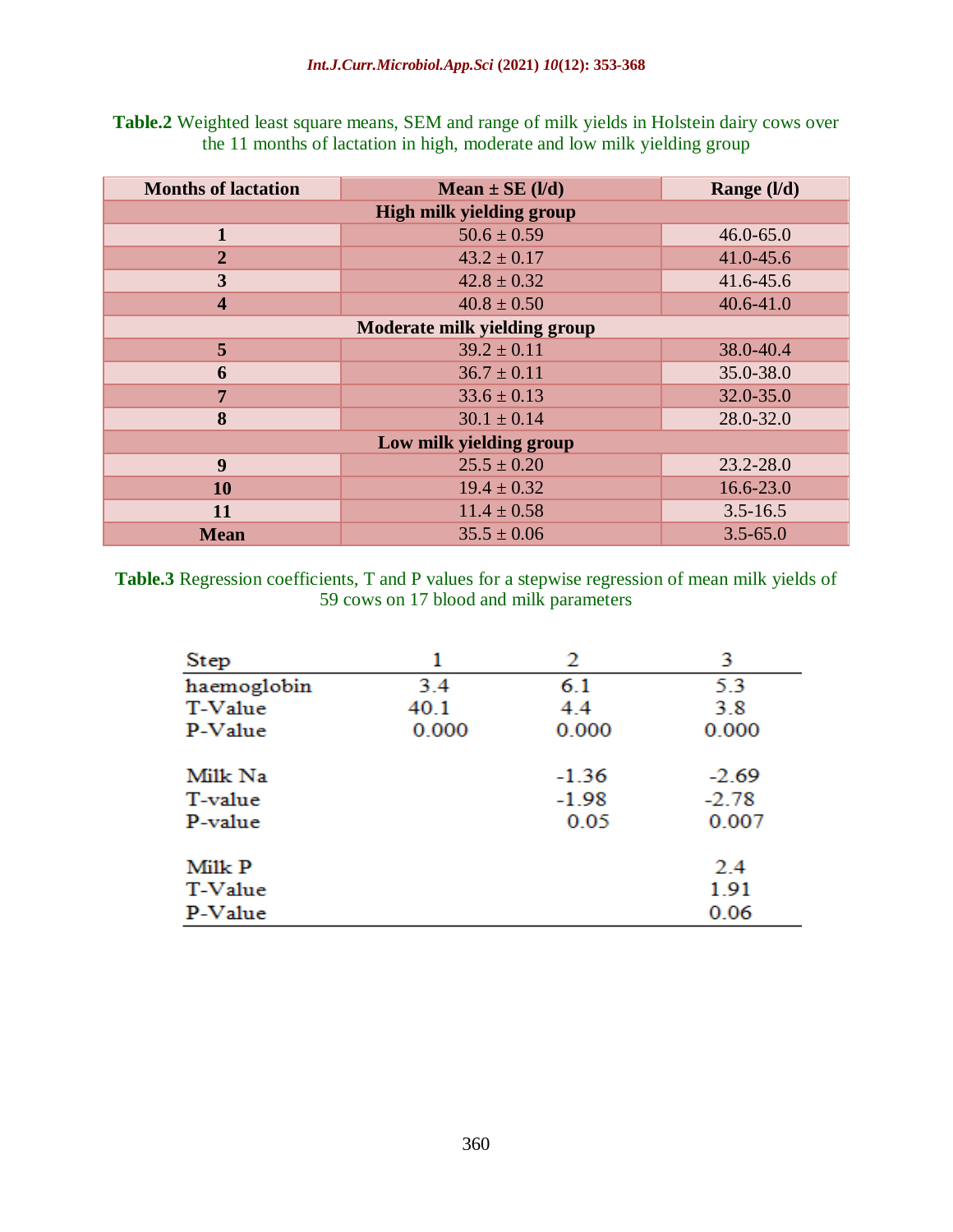| Step     | 1       | 2       | 3       | 4       | 5       | 6       |
|----------|---------|---------|---------|---------|---------|---------|
| Constant | 58.6    | 123.2   | 194.8   | 166.6   | 164.1   | 155.5   |
|          |         |         |         |         |         |         |
| Milk Mg  | $-14.4$ | $-12.0$ | $-9.0$  | $-5.7$  |         |         |
| T-value  | $-3.11$ | $-2.65$ | $-1.99$ | $-1.22$ |         |         |
| P-value  | 0.003   | 0.01    | 0.05    | 0.23    |         |         |
| Milk Ca  |         | $-3.9$  | $-4.6$  | $-4.1$  | $-4.4$  | $-5.0$  |
| T-value  |         | $-2.51$ | $-3.01$ | $-2.73$ | $-2.98$ | $-3.34$ |
| P-value  |         | 0.01    | 0.004   | 0.009   | 0.004   | 0.002   |
|          |         |         |         |         |         |         |
| Blood Na |         |         | $-0.49$ | $-0.57$ | $-0.65$ | $-0.66$ |
| T-value  |         |         | $-2.43$ | $-2.86$ | $-3.40$ | $-3.54$ |
| P-value  |         |         | 0.02    | 0.006   | 0.001   | 0.001   |
| Milk P   |         |         |         | 1.37    | 1.63    | 1.51    |
|          |         |         |         | 2.15    | 2.69    |         |
| T-value  |         |         |         |         |         | 2.54    |
| P-value  |         |         |         | 0.04    | 0.009   | 0.01    |
| WBC      |         |         |         |         |         | 0.0025  |
| T-value  |         |         |         |         |         | 1.81    |
| P-value  |         |         |         |         |         | 0.076   |

# **Table.4** Regression coefficients, T and P values for a stepwise regression of mean milk protein yields of 59 cows on 17 serum and milk parameters

**Table.5** Principle component analysis of 18 serum and milk parameters in Holstein dairy cows  $(n=59)$ 

| Variable          | PC1      | PC2      | PC3      | PC4      | PC5      | PC6      |
|-------------------|----------|----------|----------|----------|----------|----------|
| <b>Blood</b>      |          |          |          |          |          |          |
| Na                | $-0.093$ | 0.115    | $-0.497$ | 0.125    | $-0.267$ | 0.349    |
| ĸ                 | $-0.198$ | 0.189    | $-0.412$ | 0.028    | $-0.325$ | $-0.046$ |
| Cl                | $-0.083$ | $-0.138$ | $-0.348$ | 0.148    | 0.286    | $-0.287$ |
| PCV               | 0.306    | $-0.437$ | $-0.100$ | 0.006    | $-0.067$ | 0.074    |
| Haemoglobin 0.278 |          | $-0.441$ | $-0.091$ | $-0.004$ | $-0.114$ | 0.051    |
| <b>RBC</b>        | 0.265    | $-0.428$ | $-0.085$ | $-0.101$ | $-0.044$ | 0.050    |
| <b>WBC</b>        | 0.057    | $-0.104$ | $-0.248$ | 0.204    | 0.020    | $-0.423$ |
| Neutrophil        | 0.284    | 0.208    | 0.167    | 0.401    | $-0.283$ | $-0.106$ |
| Lymphocyte -0.232 |          | $-0.177$ | $-0.165$ | $-0.532$ | 0.211    | 0.150    |
| Milk              |          |          |          |          |          |          |
| Urea              | 0.173    | 0.254    | $-0.182$ | $-0.262$ | 0.257    | $-0.090$ |
| Lactose           | $-0.098$ | 0.155    | 0.110    | $-0.420$ | $-0.367$ | $-0.127$ |
| Protein           | 0.347    | 0.160    | 0.279    | $-0.017$ | 0.162    | $-0.003$ |
| Ca                | $-0.214$ | $-0.017$ | $-0.080$ | 0.225    | 0.327    | $-0.357$ |
| Р                 | 0.332    | 0.260    | $-0.258$ | $-0.116$ | 0.008    | $-0.003$ |
| Mg                | $-0.226$ | $-0.081$ | $-0.048$ | 0.375    | 0.115    | 0.454    |
| Na                | 0.333    | 0.184    | $-0.205$ | 0.043    | 0.047    | 0.267    |
| к                 | 0.296    | 0.184    | $-0.272$ | $-0.094$ | 0.185    | $-0.099$ |
| Yield             | $-0.027$ | $-0.147$ | $-0.075$ | $-0.071$ | $-0.461$ | $-0.363$ |
| Eigenvalue        | 4.0      | 2.8      | 2.0      | 1.7      | 1.5      | 1.3      |
| Proportion        | 0.22     | 0.16     | 0.11     | 0.09     | 0.08     | 0.07     |
| s                 | 4.77     | 4.56     | 4.37     | 4.23     | 4.25     | 4.17     |
| $R-Sq$            | 14.5     | 23.1     | 30.6     | 36.1     | 34.3     | 38.1     |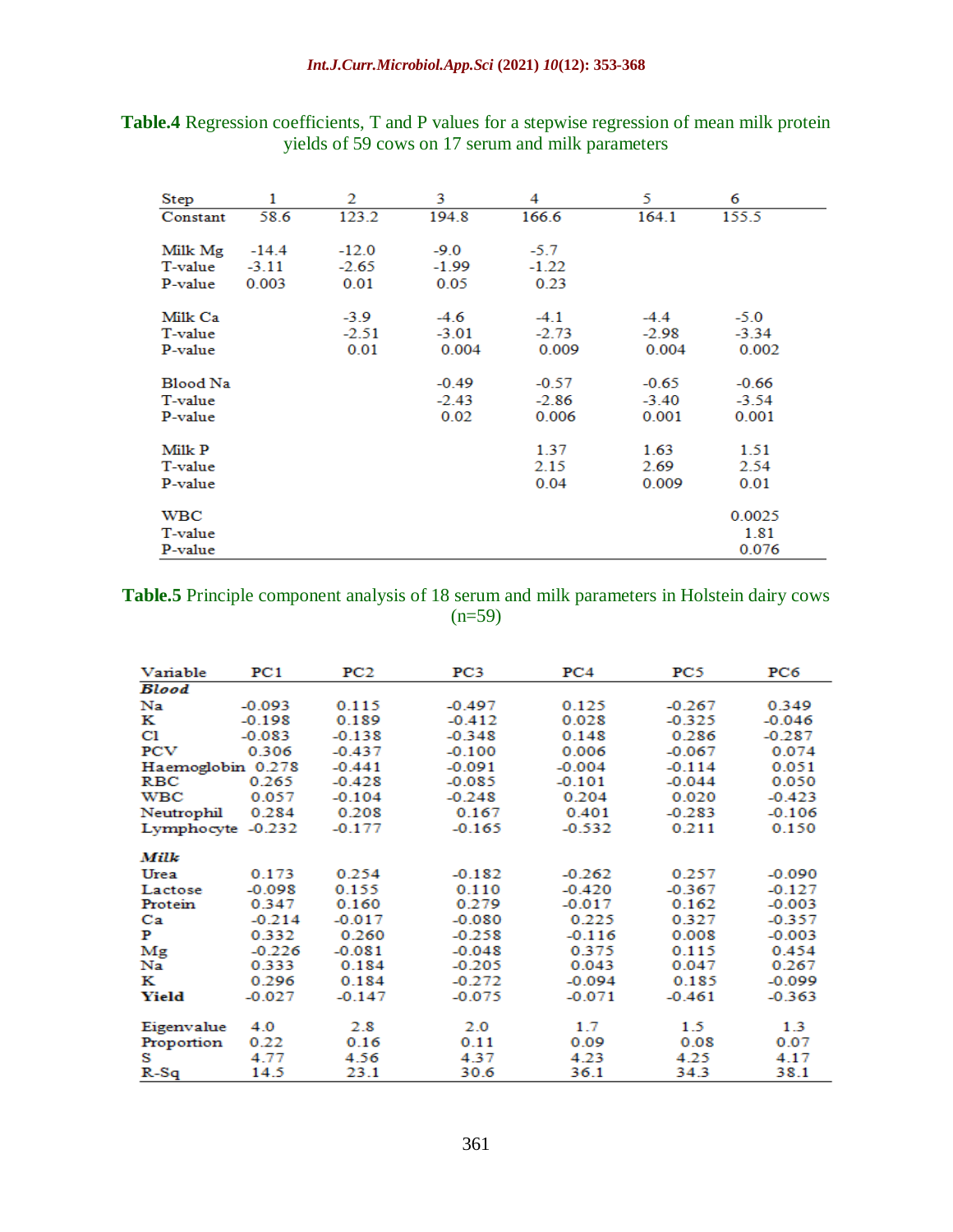

**Fig.1** Mean milk yield of dairy cows (n=59) over 11 months of lactation

**Fig.2** Mean serum triglyceride concentrations of dairy cows (n=59) over 11 months of lactation



**Fig.3** Mean serum protein concentrations of dairy cows (n=59) over 11 months of lactation

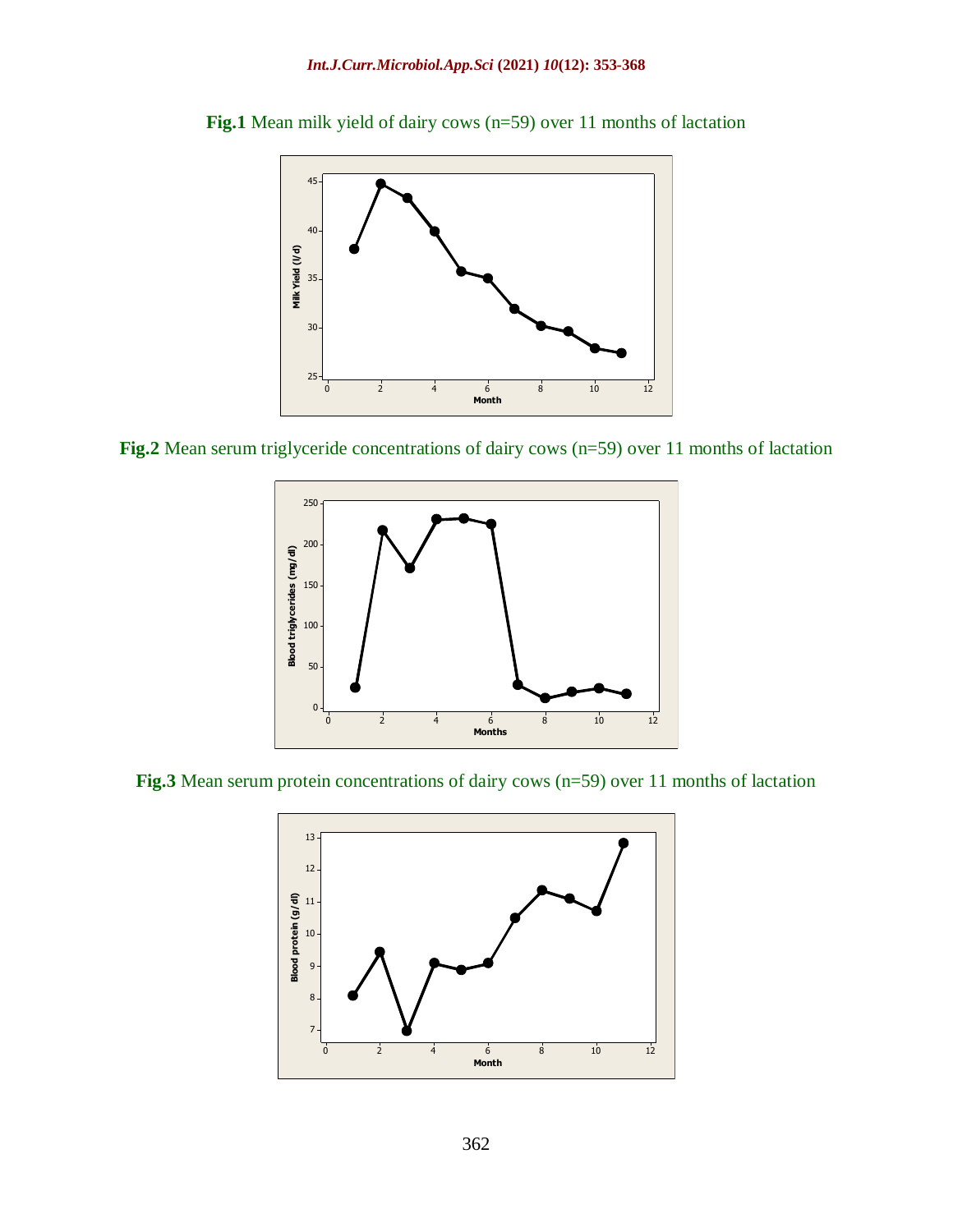



**Fig.5** Mean serum P concentrations of dairy cows (n=59) over 11 months of lactation



**Fig.6** Mean serum Mg concentrations of dairy cows (n=59) over 11 months of lactation

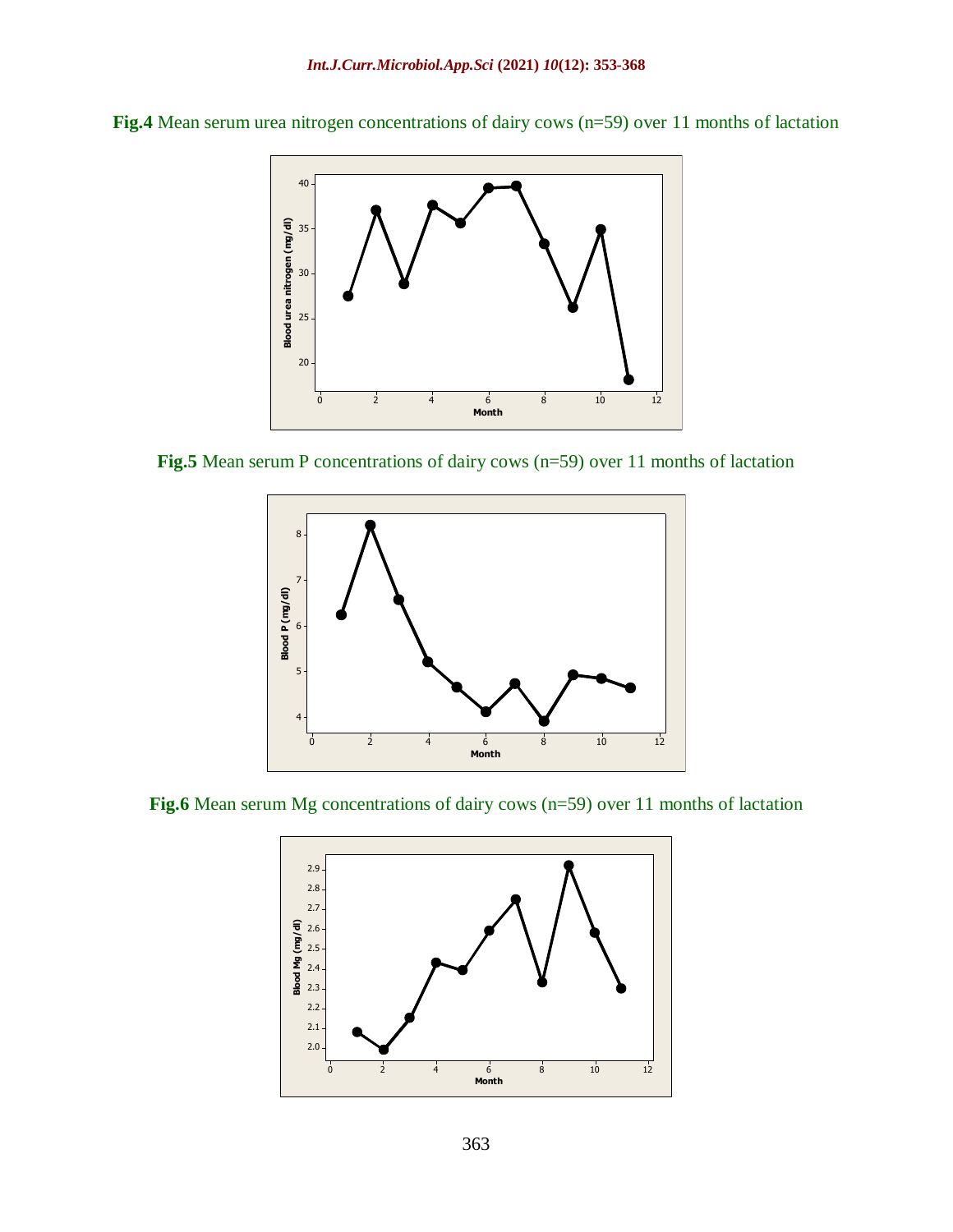



**Fig.8** Mean serum alkaline phosphatase of dairy cows (n=59) over 11 months of lactation



**Fig.9** Mean serum haemoglobin concentrations of dairy cows (n=59) over 11 months of lactation

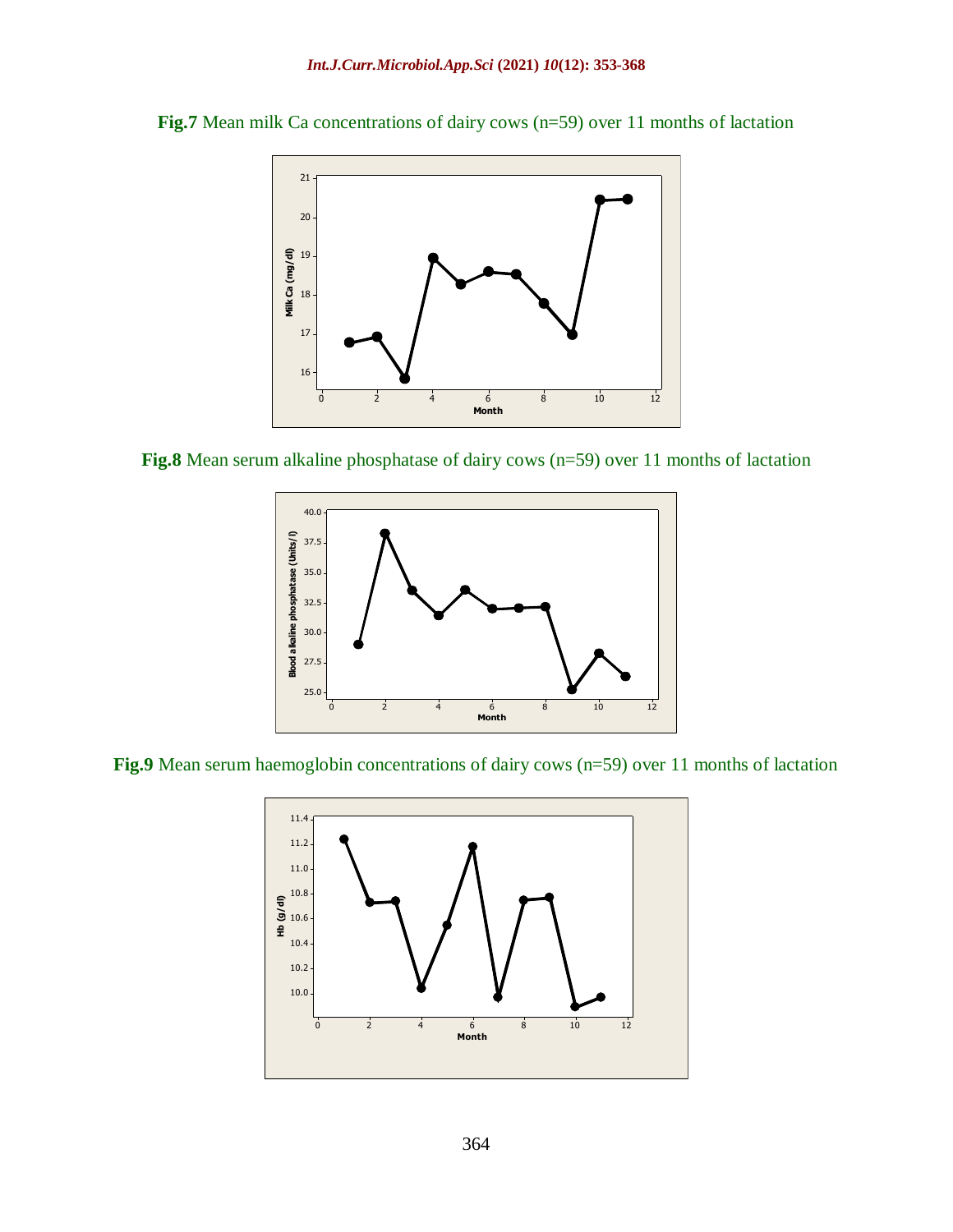



This is probably due to the reduction in the concentration of elements that are not homeostatically regulated as milk yield increases, rather than the protein concentration, because 70% of Ca and 30% of Mg are dispersed in colloidal calcium phosphate nanoclusters bound to caseins, with the remainder as free ions in milk serum (Bijl *et al.,* 2013). Therefore, Ca and protein concentrations in milk are positively correlated, and Mg is also correlated with Ca (Bijl *et al.,* 2013, Mordak *et al.,* 2021). Metabolic profiles can help to identify constraints to milk production in high yielding industrial dairies. Our study found that a key metabolite in the conditions under which our high yielding cows were kept is hemoglobin, suggesting that hypoxia may limit nutrient utilization. This is the first time that hemoglobin has been detected as a possible constraint to milk production. Two major axes of metabolites were identified, one related to

milk yield, with hemoglobin and RBC at one extreme and blood monovalent cations and milk lactose, all potentially involved in regulating milk yield. The second axis focused on responses to invasive bacteria, with neutrophils and the milk monovalent cations principally involved in mastitis responses at one end and the milk divalent cations and lymphocytes at the other.

#### **Acknowledgement**

The authors thank the Faculty of Veterinary Medicine (Urmia University, Urmia, Iran) for financial support for this study.

#### **References**

Abd Ellah M R, 2016. Oxidant and Antioxidants During the Transition Period in Dairy Cows. Journal of Advanced Veterinary Research, 6(4):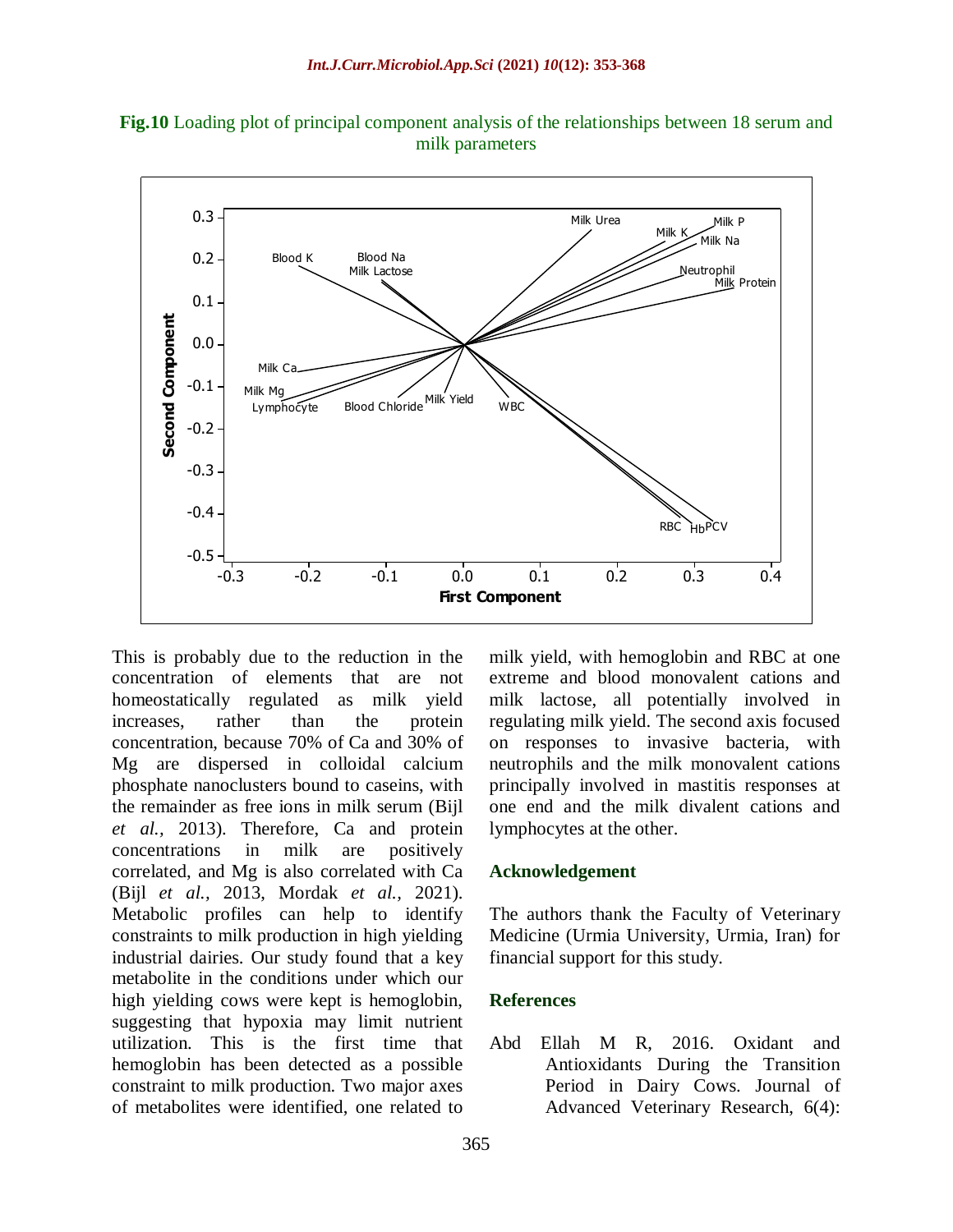130-133.

- Bashtani M, Farhangfar H Naeimipour H & Asghari M R 2009 Application of milk urea nitrogen index (MUN I) for monitoring protein nutrition status in lactating dairy cow. Journal of Agricultural Science and Natural Resources 16, 110-118.
- Berry N R, Sutter F, [Bruckmaier](http://apps.webofknowledge.com.ezproxy.library.uq.edu.au/DaisyOneClickSearch.do?product=WOS&search_mode=DaisyOneClickSearch&colName=WOS&SID=S1AcK9CDbeKfJ99m1aD&author_name=Bruckmaier,%20RM&dais_id=10595959&excludeEventConfig=ExcludeIfFromFullRecPage) R M, Blum J W, [Kreuzer](http://apps.webofknowledge.com.ezproxy.library.uq.edu.au/DaisyOneClickSearch.do?product=WOS&search_mode=DaisyOneClickSearch&colName=WOS&SID=S1AcK9CDbeKfJ99m1aD&author_name=Kreuzer,%20M&dais_id=6051979&excludeEventConfig=ExcludeIfFromFullRecPage) M (2001) Limitations of high Alpine grazing conditions for early-lactation cows effects of energy and protein supplementation. Animal Science 73, 149-162.
- Bijl E, van Valenberg, H J F, Huppertz T, van Hooijdonk ACM (2013) Protein, casein & micellar salts in milk Current content and historical perspectives. Journal of Dairy Science 96, 5455- 5464.
- Chiy P C, Phillips C J C (1993) Sodium fertilizer application to pasture 4 Effects on mineral uptake and the sodium and potassium status of steers. Grass and Forage Science 48, 260-270.
- Contreras G A, Thelen K, Schmidt S E, Strieder-Barboza C, Preseault C, Raphael W, Kiupel M, Caron J, Lock A L, 2016. Adipose tissue remodeling in late-lactation dairy cows during feed-restriction-induced negative energy balance. Journal of Dairy Science, 99, 12: 10009-10021
- Delamaire E, Guinard-Flament J, 2006. Increasing Milking Intervals Decreases the Mammary Blood Flow and Mammary Uptake of Nutrients in Dairy Cows. Journal of Dairy Science, 89, 9: 3439-3446
- Djoković R, Kurćubić1 V, Ilić Z, Cincović M, Lalović M, Jašović B, Bojkovski J, 2017. Correlation between blood biochemical metabolites milk yield, dry matter intake and energy balance in dairy cows during early and mid lactation. Advances in Diabetes and

Metabolism 5(2): 26-30.

- Dobson H, Smith R F, Royal M D, Knight C H, Sheldon I M (2007) The high producing dairy cow and its reproductive performance. [Reproduction](http://www.ncbi.nlm.nih.gov/entrez/eutils/elink.fcgi?dbfrom=pubmed&retmode=ref&cmd=prlinks&id=17688598) in Domestic Animals 42, [17–23.](http://www.ncbi.nlm.nih.gov/entrez/eutils/elink.fcgi?dbfrom=pubmed&retmode=ref&cmd=prlinks&id=17688598)
- Donat K, Siebert, W*,* Menzer E, Söllner-Donat S, 2016. Long-term trends in the metabolic profile test results in German Holstein dairy herds in Thuringia, Germany. Tierarztl Prax Ausg G Grosstiere Nutztiere 44(02): 73-82
- George J W, Snipes L, Lane V N (2010) Comparison of bovine hematology reference intervals from 1957 to 2006. Veterinary Clinical Pathology 39, 138- 148.
- Hasan S, Islam K, Rahman M, 2021. Physiological Comparison of Some Serum Biochemistry between Lactating and Non-Lactating Dairy Cows in Selected Dairy Farms of Dhaka District of Bangladesh. ijcsrr.org Page No.- 53-58 53
- Hashemi A, Bernousi I, Razzagh Zadeh S, Ranjbari M (2009) Estimates of Genetic Parameters of Productive Traits in Holstein-Native Crossbreds in W Azerbaijan Province. Iran Journal of Animal Veterinary Advances 8, 917- 919.
- Hong H, Lee I F, Lee I H, Lee S R, 2019. Effects of transport stress on physiological responses and milk production in lactating dairy cows. Asian-Australas J Anim Sci. 32(3): 442–451.
- Hossein-Zadeh N G, Ardalan M (2011) Estimation of genetic parameters for milk urea nitrogen and its relationship with milk constituents in Iranian Holsteins. Livestock Science 135, 274- 281.
- Hussain R, Javed M T Khan A (2012)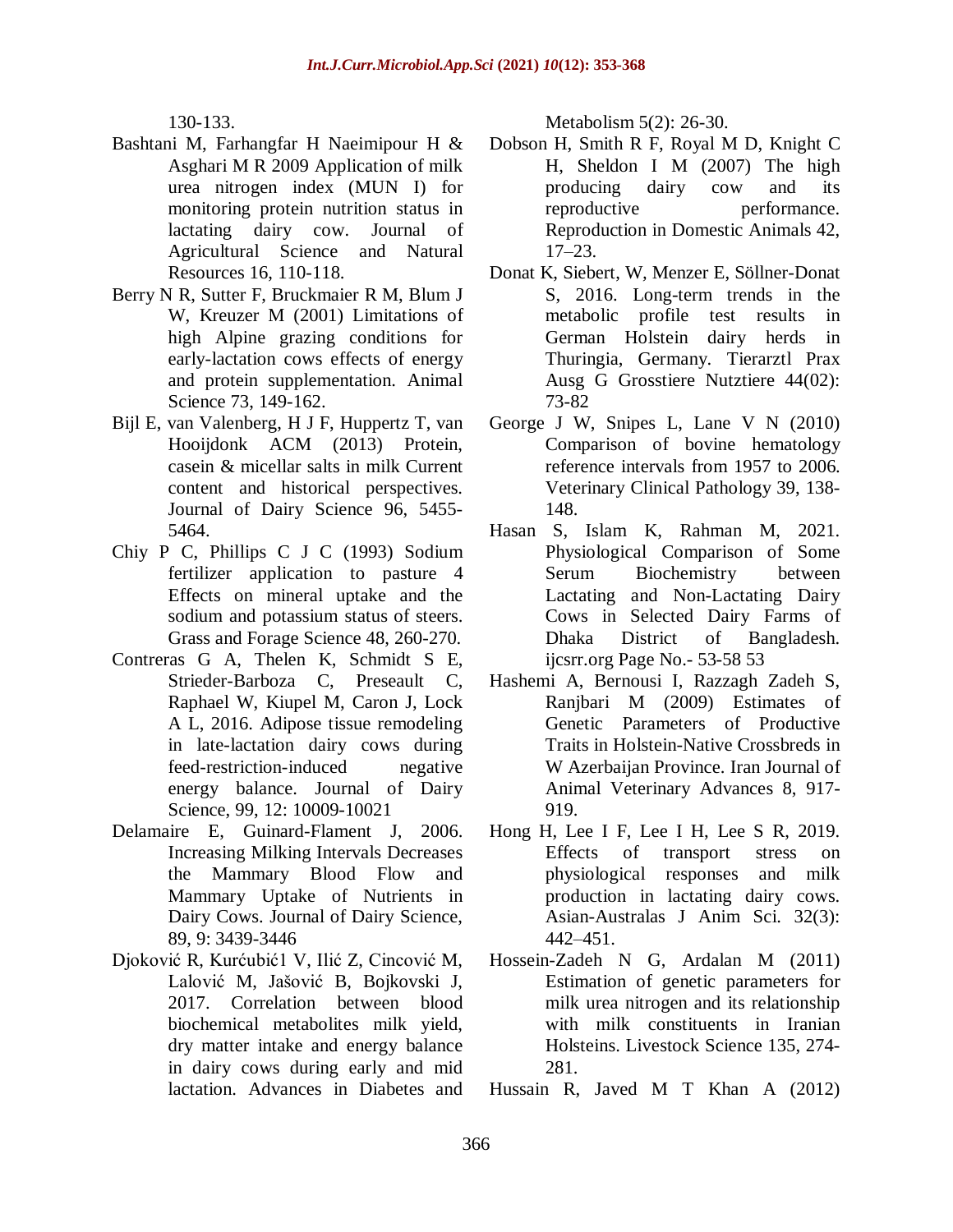Changes in some biochemical parameters and somatic cell counts in the milk of buffalo and cattle suffering from mastitis. Pakistan Veterinary Journal 32, 418-421.

- Khaled N F, Illek J, Gajdusek S (1999) Interactions between nutrition, blood metabolic profile and milk composition in dairy goats. Acta Veterinaria Brno 68, 253-258.
- Kimura K, Reinhardt T A, Goff G P (2006) Parturition and hypocalcaemia blunts calcium signals in immune cells of dairy cattle. Journal of Dairy Science 89, 2588-2595.
- Kumar B, Pachauri S P (2000) Haematological profile of crossbred dairy cattle to monitor herd health status at medium elevation in Central Himalayas. Research Veterinary Science 69, 141-145.
- Leiber F, Kreuzer M, Jorg B (2004) Contribution of altitude and Alpine origin of forage to the influence of Alpine sojourn of cows on intake, nitrogen conversion, metabolic stress and milk synthesis. Animal Science 78, 451-466.
- Mokhber M, Eftekhari Z, Sadeghian S, Bahounar A, Jeloudari M (2013) Evaluation of hematological and biochemical profiles in dairy cows with left displacement of the abomasums. Comparative Clinical Pathology 22, 175-179.
- Mordak R, Dobrzański Z, Kupczyński R, 2021. Relationships among macrominerals, other selected serum markers of bone profile and milk components of dairy cows during late lactation. Ann. Anim. Sci., 21, 3: 887–898.
- Nicholson J K (2006) Global systems biology, personalized medicine and molecular epidemiology. Molecular Systems Biology 2, 52-55.
- Nozad S, Ramin A G, Asri-Rezaie S (2012)

Diurnal variations in milk macromineral concentrations in Holstein dairy cows in Urmia. Iran Veterinary Research Forum 3, 281–285.

- Nozad S, Ramin A G Moghaddam Gh, Asri-Rezaie S, Kalantary L, Babapour A, Ramin S, Phillips CJC (2013) Monthly and seasonal evaluation of dietary nutrients and their relationships with blood and milk parameters in lactating dairy cows. Acta Veterinaria (Beograd) 63, 255-268.
- Ollier S, Beaudoin F, Vanacker N, Lacasse P, 2016. Effect of reducing milk production using a prolactin-release inhibitor or a glucocorticoid on metabolism and immune functions in cows subjected to acute nutritional stress. Journal of Dairy Science, 99, 12: 9949-9961
- Oya S, Inoue H, Nakade T (2003) [Near](http://apps.webofknowledge.com.ezproxy.library.uq.edu.au/full_record.do?product=WOS&search_mode=GeneralSearch&qid=8&SID=S1AcK9CDbeKfJ99m1aD&page=2&doc=84)infrared [spectroscopy](http://apps.webofknowledge.com.ezproxy.library.uq.edu.au/full_record.do?product=WOS&search_mode=GeneralSearch&qid=8&SID=S1AcK9CDbeKfJ99m1aD&page=2&doc=84) evaluated as a technique for [estimating](http://apps.webofknowledge.com.ezproxy.library.uq.edu.au/full_record.do?product=WOS&search_mode=GeneralSearch&qid=8&SID=S1AcK9CDbeKfJ99m1aD&page=2&doc=84) udder [haemodynamic](http://apps.webofknowledge.com.ezproxy.library.uq.edu.au/full_record.do?product=WOS&search_mode=GeneralSearch&qid=8&SID=S1AcK9CDbeKfJ99m1aD&page=2&doc=84) in the lactating cow. Journal of Veterinary Medicine Series A, Physiology, Pathology and Clinical Medicine 50, 230-234.
- Phillips CJC (2010) Principles of Cattle<br>Production.  $2<sup>nd</sup>$  Edn. pp. 175. Production. Edn, pp  $175$ , Wallingford: CABI
- Ramin A G, Asri S, Salamat J (2005) Monthly and seasonal variation in milk plasma magnesium concentration in Friesian dairy herds in Urmia. Iranian Journal of Veterinary Research 6, 69-73.
- Reynolds C K, Aikman P C, Lupoli B (2003) Splanchnic metabolism of dairy cows during the transition from late gestation through early lactation. Journal of Dairy Science 86, 1201- 1217.
- Salim A H, Salman R S, 2020. Analysis in Milk Compositions among Cattle, Sheep and Goats in Iraq: A Comparative Study. Indian Journal of Ecology, 47, (10): 84-85.